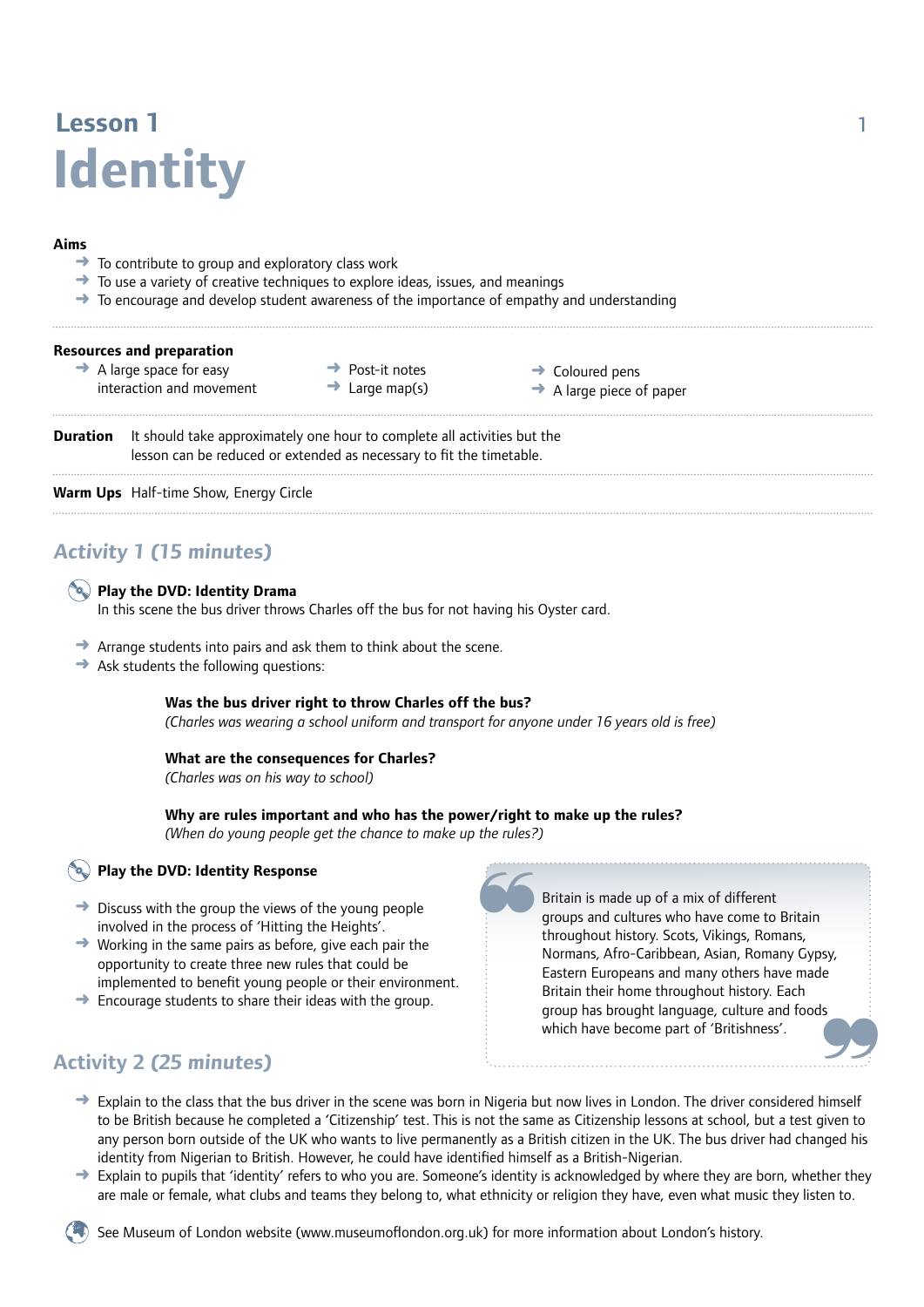## **Identity** *(cont'd)* 2

- Arrange participants into groups of four, give each group a dozen Post-it notes and ask them to find a space.
- $\rightarrow$  Instruct the participants to write down any country other than Britain that they have a 'connection' to. This doesn't mean where they have been on holiday, but a country that they have lived in, have family members living in or where parents/grandparents were born.
- ➜ Encourage students to think about information/stories that may not be common knowledge with the rest of the group.
- $\rightarrow$  All pupils should then place their Post-it notes on to a large map (either in groups or as whole class) and share their connection/story.
- **→** Place a large sheet of paper in the centre of the space and encourage participants to gather round.
- $\rightarrow$  Each participant will require three coloured pens.
- ➜ Instruct participants to choose a colour and write down which country or region they think was most represented on the map in the first colour. (Do participants have more links to Eastern Europe or Asia for example).
- $\rightarrow$  In the second colour, participants then move to a different place on the paper and write three reasons people might come to Britain (eg holiday, work, escaping persecution etc).
- $\rightarrow$  Finally the participants move to another space on the paper and in the third colour draw/write what they think it means to be British.



- $\rightarrow$  Arrange participants into pairs and instruct them to prepare a short one minute informal presentation on what it means to be British. They may like to use some of the ideas already listed or think up new ones.
- $\rightarrow$  The presentation can be presented in a style of their choice such as, quiz show, news broadcast etc.
- $\rightarrow$  Allow time for students to present their work to the rest of the group.
- $\rightarrow$  Working in the same groups, ask participants to create an improvisation which focuses on how it would feel as a young person to suddenly be moved to live in another country without the support of your family and friends. Allow a small amount of time to discuss ideas and then request participants rehearse their improvisations which will be performed at the end of the session. Participants must consider what items or object they would take with them, what could they not live without?
- $\rightarrow$  They should aim to create a clear beginning, middle and end:
	- **Beginning scene** packing to leave the country and saying 'goodbyes'
	- **Middle scene** arriving in the new country and meeting new people
	- **End scene** five years later
- $\rightarrow$  It may be helpful to include at least one soliloquy (direct address to the audience) and to give one participant in the group the role of Director.

### **Plenary (approximately 5 minutes)**

- → Returning to the sheet of paper, ask the participants to reflect on what has been put on paper and the presentations from the group.
- $\rightarrow$  If any salient points have been raised, use this opportunity to get the pupils to explore them further. This could be done through a short piece of written or discussion work.

#### **Extension**

- ➜ Ask participants to prepare a leaflet advising teenagers newly arrived in Britain of 'dos' and 'don'ts' for fitting in at your school.
- $\rightarrow$  Think about school rules, unwritten rules, what to wear, where to go at lunchtime, what clubs or support is available for new pupils. Is the information the same for boys and girls? Is there any particular language that the leaflet should be available in?
- → Plan a celebration day for diversity in your school. Ask participants to visualise what format the day could take and encourage them to be involved at all stages of the planning.